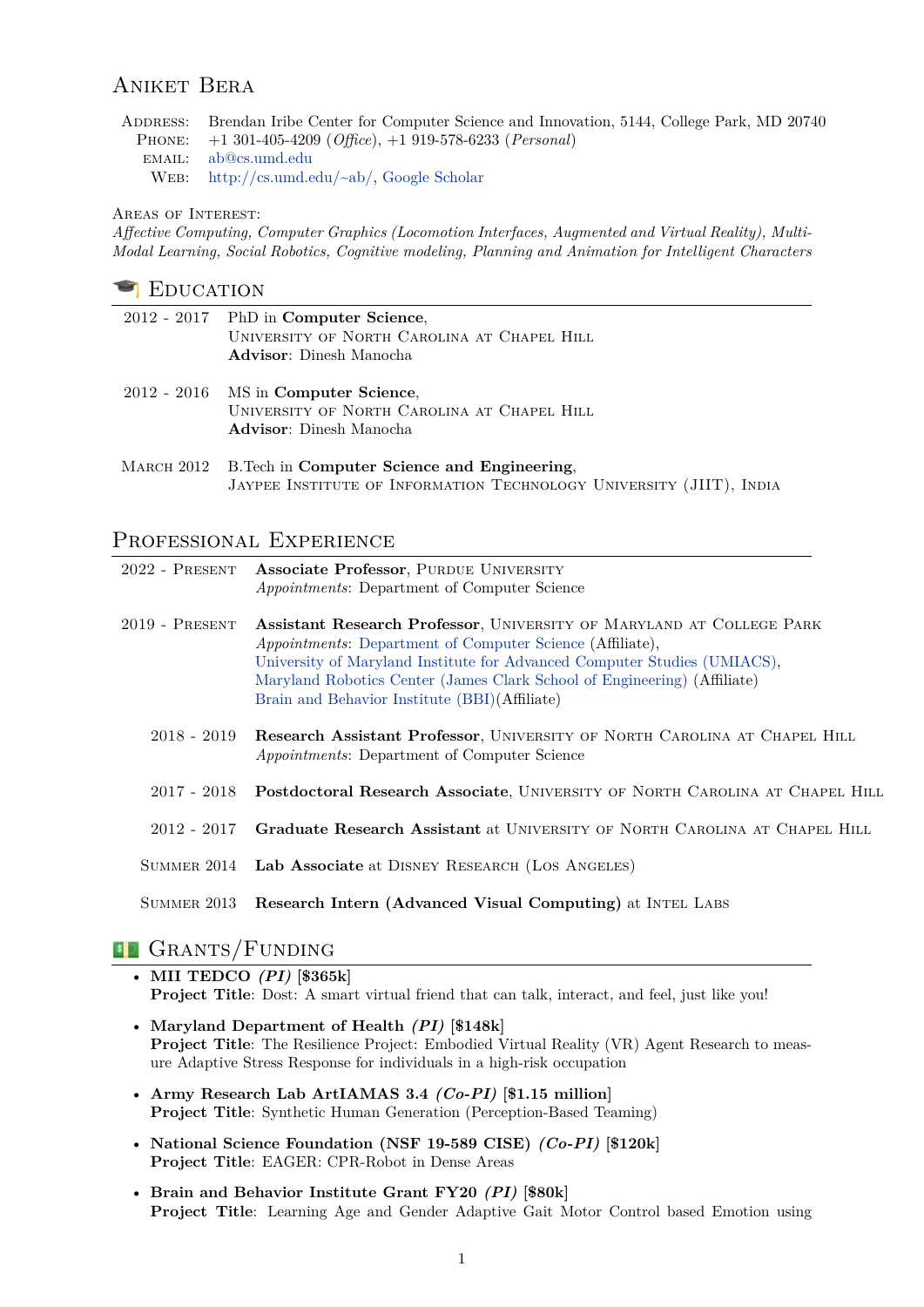Deep Neural Networks and Affective Modeling.

- **State of Maryland: MPower Grant 2020** *(PI)* **[\$120k] Project Title:** Developing an Artificial Intelligence Tool to improve Caregiver Engagement for Rural Child Behavioral Health Services.
- **Army Research Lab ArtIAMAS 1.2** *(Co-PI)* **[\$200k] Project Title**: Digital Terrain Reasoning
- **Department of Defense (DoD DURIP 2020)** *(Co-PI)* **[\$225k] Project Title**: Support for Cloud-based Intelligent Virtual Reality (VR) Systems.
- **Maryland Department of Transportation** *(Co-PI)* **[\$150k] Project Title**: Evaluation of Smart Pedestrian Crosswalk Technologies.
- **Army Research Lab ArtIAMAS 1.3** *(Co-PI)* **[\$ 400k] Project Title**: Robot Navigation of Complex Terrain
- **UMMC Innovation Challenge** *(Co-PI)* **[***Under Review***] Project Title**: Alternate Reality: Using VR to improve patient stress management in inpatient Psychiatry units.

# Selected Awards & Honors

- **Best Paper (Honorable Mention) at IEEE Virtual Reality 2022**: *ENI*: Quantifying Environment Compatibility for Natural Walking in Virtual Reality
- **Best Paper Award at IEEE Virtual Reality 2021**: *Text2Gestures*: A Transformer-Based Network for Generating Emotive Body Gestures for Virtual Agents
- **Best Journal Paper (Honorable Mention) at ISMAR 2021**: Redirected Walking in Static and Dynamic Scenes Using Visibility Polygons
- **Best Paper (Honorable Mention) at IEEE Virtual Reality 2021**: *ARC*: Alignment-based Redirection Controller for Redirected Walking in Complex Environments
- **University of Maryland: Invention of the Year Award 2021 (Nomination)**: Emotions Don't Lie: Audio-Visual Deepfake Detection using Affective Cues
- **University of Maryland: Invention of the Year Award 2020**: *M3ER*: Multiplicative Mulimodal Emotion Recognition using Facial, Textual, and Speech Cues
- **Best Poster Award at ACM Symposium of Applied Perception 2019**: Identifying Emotions from Walking using Affective and Deep Features
- **Best Presentation Award at ISMAR 2019**: Identifying Emotions from Walking using Affective and Deep Features
- **ACM Research Spotlight 2020**: This Robot Can Guess How You're Feeling by the Way You Walk
- **NSF Travel Grant Award: ICRA 2016**: GLMP-Realtime Pedestrian Path Prediction using Global and Local Movement Patterns
- **NSF Travel Grant Award: ICRA 2014**: AdaPT: Real-time Adaptive Pedestrian Tracking for Crowded Scenes
- **International Mathematics Olympiad 2017**: Gold Medalist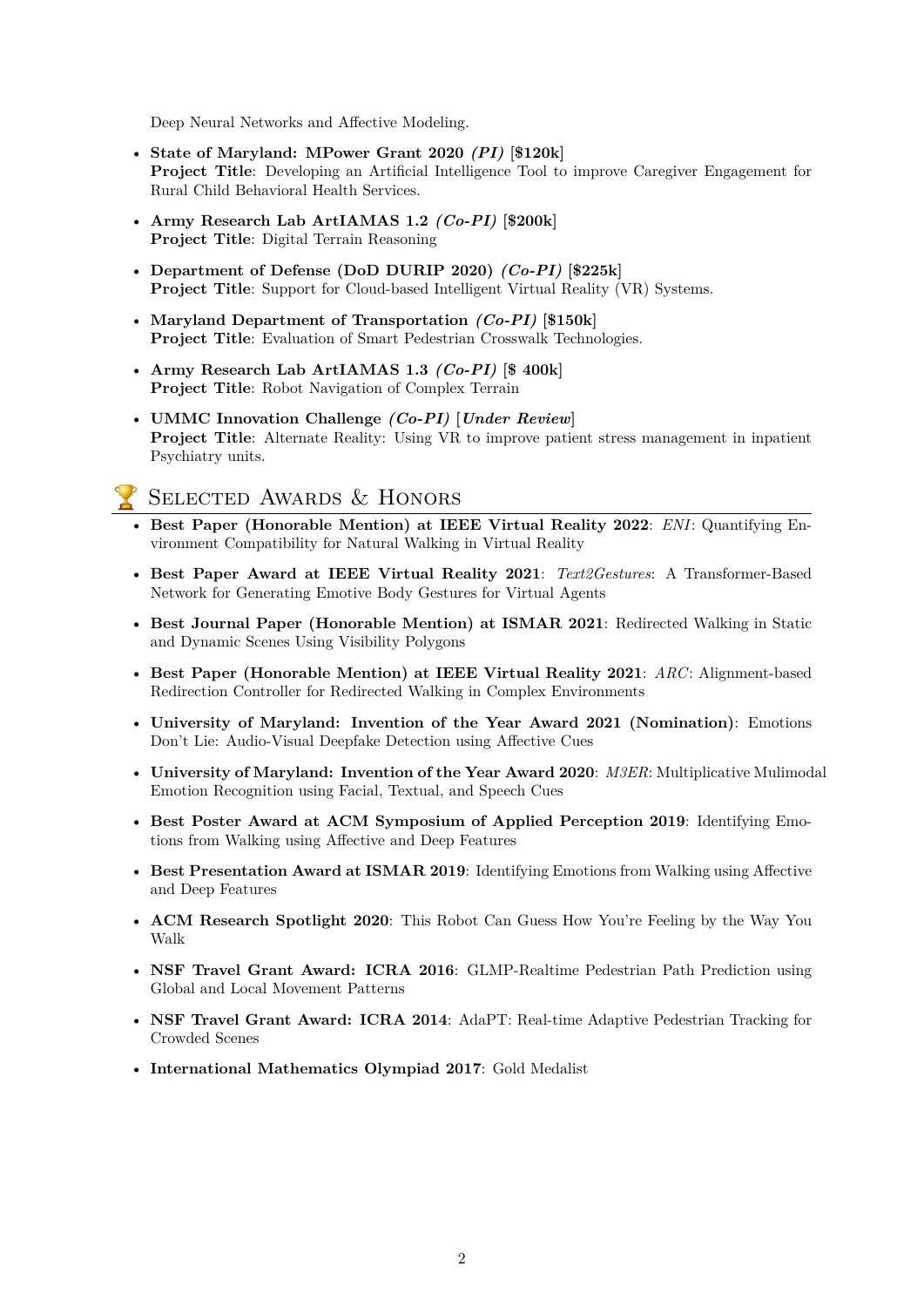# PATENTS FILED

- **Title:** Transformer-Based Networks for Generating Emotive Gestures for Virtual Entities **U.S. Provisional Application No.:** 63/263295 **Filing Date:** October 29, 2021
- **Title:** Emotions Don't Lie: System for Detecting Fabricated Videos using Affective Cues **U.S. Application No.:** 17/515849 **Filing Date:** October 30, 2020
- **Title:** System and Method for Multimodal Emotion Recognition **Publication No.:** 20210342656 **Publication Date:** November 4, 2021
- **Title:** Human Emotion Recognition in Images or Video **Publication No.:** 20210390288 **Publication Date:** December 16, 2021

# **PUBLICATIONS** (LAST 5 YEARS)

*Total Citations: 1775, h-index: 22, i10-index: 46* (as of **6/30/2022**, for latest count, refer: *[Google Scholar](https://scholar.google.com/citations?user=q3UdHk4AAAAJ)*)

#### **Refereed Publications:**

- Learning Unseen Emotions from Gestures via Semantically-Conditioned Zero-Shot Perception with Adversarial Autoencoders- *Abhishek Bhattacharya, Uttaran Bhattacharya, Aniket Bera* [AAAI Conference on Artificial Intelligence (**AAAI 2022**), Vancouver, Canada]
- 3MASSIV: Multilingual, Multimodal and Multi-Aspect Dataset of Social Media Short Videoss-*Vikram Gupta, Trisha Mittal, Puneet Mathur, Vaibhav Mishra, Mayank Maheshwari, Debdoot Mukherjee Aniket Bera, Dinesh Manocha* [AAAI Conference on Artificial Intelligence (**CVPR 2022**), New Orleans, USA]
- ENI: Quantifying Environment Compatibility for Natural Walking in Virtual Reality -*Niall Williams, Aniket Bera, Dinesh Manocha* [IEEE Virtual Reality (**VR 2022**), New Zealand]
- Redirected Walking in Static and Dynamic Scenes Using Visibility Polygons-*Niall Williams, Aniket Bera, Dinesh Manocha* [IEEE Transactions on Visualization and Computer Graphics (**TVCG**)],[IEEE International Symposium on Mixed and Augmented Reality (**ISMAR 2021**), Bari, Italy]
- Can a robot trust you? A DRL-based approach to trust-driven human-guided navigation-*Vishnu Sashank Dorbala, Arjun Srinivasan, Aniket Bera* [IEEE International Conference on Robotics and Automation (**ICRA 2021**)
- ARC: Alignment-based Redirection Controller for Redirected Walking in Complex Environments-*Niall Williams, Aniket Bera, Dinesh Manocha* [IEEE Transactions on Visualization and Computer Graphics (**TVCG**)],[IEEE Virtual Reality (**VR 2021**), Lisbon, Portugal]
- Text2Gestures: A Transformer Network for Generating Emotive Body Gestures for Virtual Agents-*Uttaran Bhattacharya, Nicholas Sergei Rewkowski, Pooja Guhan, Abhishek Banerjee, Aniket Bera, Dinesh Manocha* [IEEE Virtual Reality (**VR 2021**), Lisbon, Portugal]
- Affect2MM: Affective Analysis of Multimedia Content Using Emotion Causality-*Trisha Mittal, Puneet Mathur, Aniket Bera, Dinesh Manocha* [IEEE Conference on Computer Vision and Pattern Recognition (**CVPR 2021**), Nashville, USA]
- Multimodal and Context-Aware Emotion Perception Model with Multiplicative Fusion-*Trisha Mittal, Aniket Bera, Dinesh Manocha* [IEEE MultiMedia]
- Take an Emotion Walk: Perceiving Emotions from Gaits Using Hierarchical Attention Pooling and Affective Mapping-*Uttaran Bhattacharya, Christian Roncal, Trisha Mittal, Rohan Chandra, Kyra Kapsaskis, Kurt Gray, Aniket Bera, Dinesh Manocha* [European Conference on Computer Vision (**ECCV 2020**), Glasgow, United Kingdom]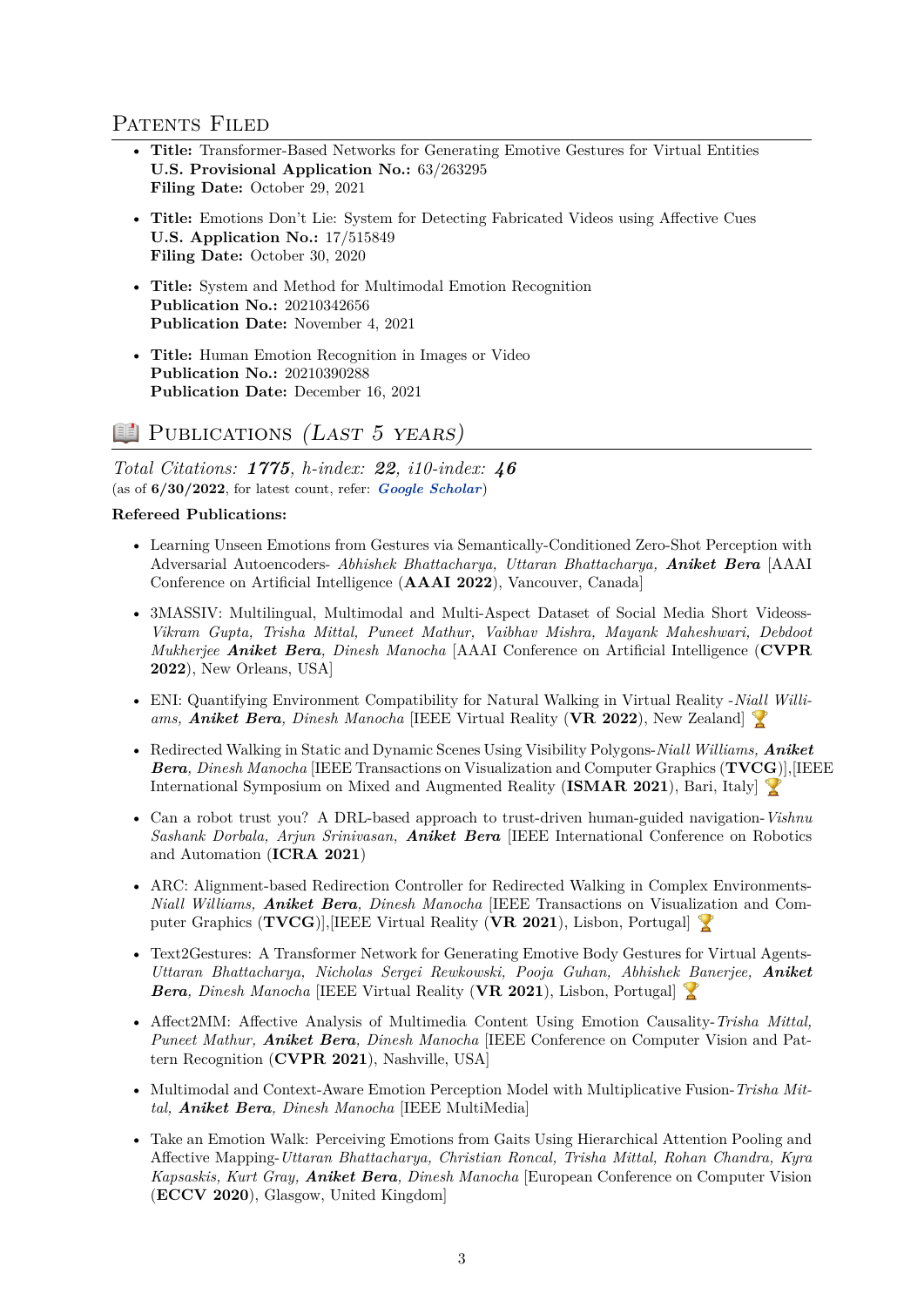- Emotions Don't Lie: An Audio-Visual Deepfake Detection Method using Affective Cues-*Trisha Mittal, Uttaran Bhattacharya, Rohan Chandra,Aniket Bera, Dinesh Manocha* [ACM Multimedia (**ACMMM 2020**), Seattle, United States]
- Generating Emotive Gaits for Virtual Agents Using Affect-Based Autoregression-*Uttaran Bhattacharya, Nicholas Rewkowski, Trisha Mittal, Rohan Chandra, Aniket Bera, Dinesh Manocha* [International Symposium on Mixed and Augmented Reality (**ISMAR 2020**), Pernambuco, Brazil]
- Forecasting Trajectory and Behavior of Road-Agents Using Spectral Clustering in Graph-LSTMs-*Rohan Chandra, Tianrui Guan, Srujan Panuganti, Trisha Mittal, Uttaran Bhattacharya, Aniket Bera, Dinesh Manocha* [RA-L Robotics and Automation Letters / IEEE International Conference on Robotics and Automation (**RA-L/IROS 2020**)]
- ProxEmo: Gait-based Emotion Learning and Multi-view Proxemic Fusion for Socially-Aware Robot Navigation-*Venkatraman Narayanan, Bala Murali Manoghar, Vishnu Sashank Dorbala, Dinesh Manocha, Aniket Bera* [IEEE International Conference on Robotics and Automation (**IROS 2020**)]
- CMetric: A Driving Behavior Measure using Centrality Functions- *Rohan Chandra, Uttaran Bhattacharya, Trisha Mittal, Aniket Bera, Dinesh Manocha* [IEEE International Conference on Robotics and Automation (**IROS 2020**)]
- Using Graph-Theoretic Machine Learning to Predict Human Driver Behavior-*Rohan Chandra, Aniket Bera, Dinesh Manocha* [IEEE Transactions on Intelligent Transportation Systems]
- EmotiCon: Context-Aware Multimodal Emotion Recognition using Frege's Principle-*Trisha Mittal, Pooja Guhan, Uttaran Bhattacharya, Rohan Chandra, Aniket Bera, Dinesh Manocha* [IEEE Conference on Computer Vision and Pattern Recognition (**CVPR 2020**), Seattle, USA]
- RoadTrack: Realtime Tracking of Road Agents in Dense and Heterogeneous Environments- *Rohan Chandra, Uttaran Bhattacharya, Tanmay Randhavane, Aniket Bera, Dinesh Manocha* [RA-L Robotics and Automation Letters / IEEE International Conference on Robotics and Automation (**RA-L/ICRA 2020**), Paris, France]
- GraphRQI: Classifying Driver Behaviors Using Graph Spectrums- *Rohan Chandra, Uttaran Bhattacharya, Trisha Mittal, Xiaoyu Li, Aniket Bera, Dinesh Manocha* [IEEE International Conference on Robotics and Automation (**ICRA 2020**), Paris, France]
- How are you feeling? Multimodal Emotion Learning for Socially-Assistive Robot Navigation *Aniket Bera, Tanmay Randhavane, Kurt Gray, Kyra Kapsaskis, Austin Wang, Dinesh Manocha* [IEEE International Conference on Automatic Face and Gesture Recognition (**FG 2020**), Buenos Aires, Argentina]
- STEP: Spatial Temporal Graph Convolutional Networks for Emotion Perception from Gaits-*Uttaran Bhattacharya, Trisha Mittal, Rohan Chandra, Tanmay Randhavane, Aniket Bera, Dinesh Manocha* [AAAI Conference on Artificial Intelligence (**AAAI 2020**), New York, USA]
- M3ER: Multiplicative Multimodal Emotion Recognition Using Facial, Textual, and Speech Cues-*Trisha Mittal, Uttaran Bhattacharya, Rohan Chandra, Aniket Bera, Dinesh Manocha* [AAAI Conference on Artificial Intelligence (**AAAI 2020**), New York, USA]
- EVA: Modeling Perceived Emotions of Virtual Agents using Expressive Features of Gait and Gaze-*Tanmay Randhavane, Aniket Bera, Kyra Kapsaskis, Kurt Gray, Dinesh Manocha* [ACM Symposium on Applied Perception (**ACM SAP 2019**), Barcelona, Spain]
- DensePeds: Pedestrian Tracking in Dense Crowds Using FRVO and Sparse Features- *Rohan Chandra, Uttaran Bhattacharya, Aniket Bera, Dinesh Manocha* [IEEE/RSJ International Conference on Intelligent Robots and Systems (**IROS 2019**), Macau, China]
- TraPHic: Trajectory Prediction in Dense and Heterogeneous Traffic Using Weighted Interactions-*Rohan Chandra, Uttaran Bhattacharya, Aniket Bera, Dinesh Manocha* [IEEE Conference on Computer Vision and Pattern Recognition (**CVPR 2019**), Long Beach, USA]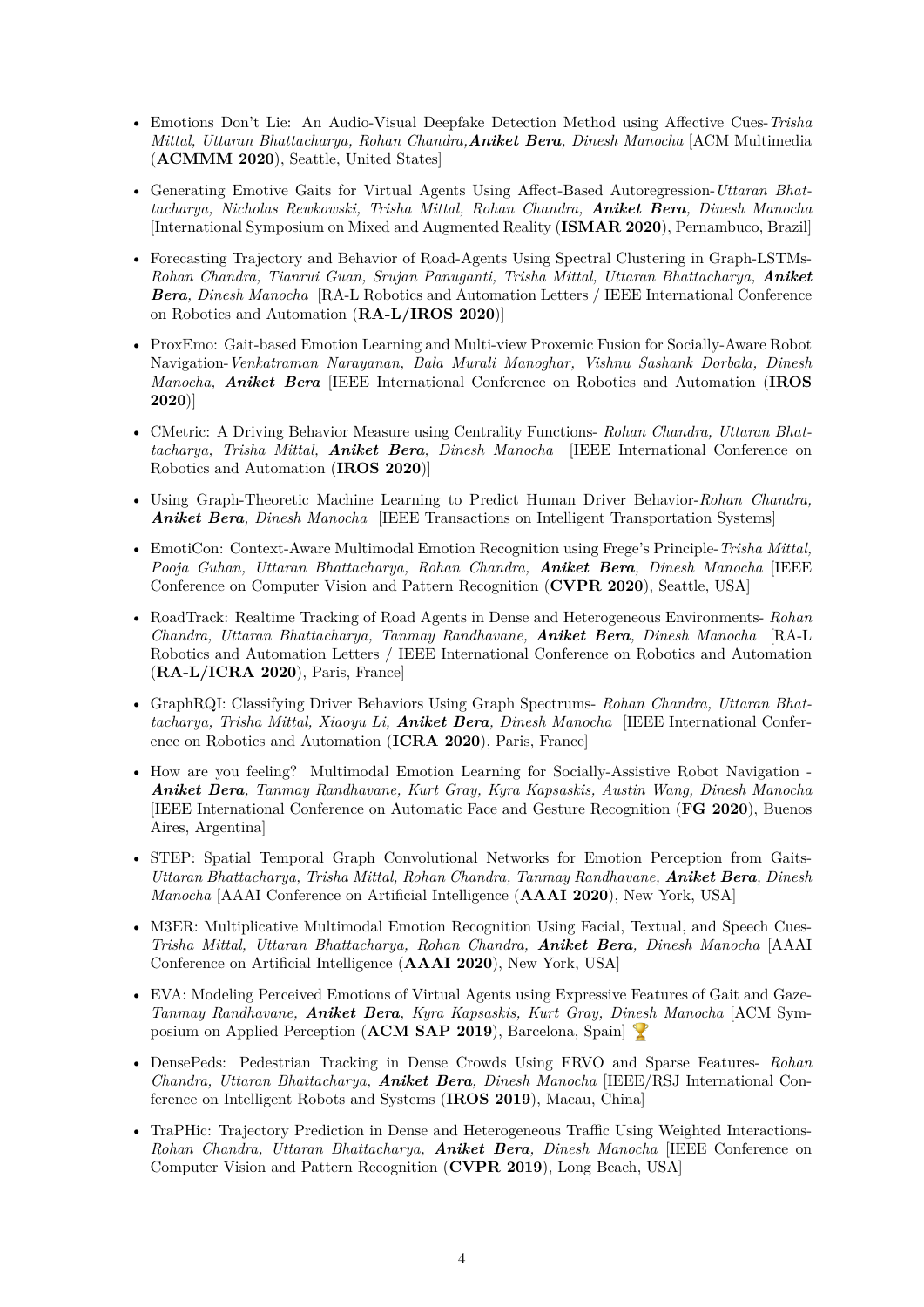- FVA: Modeling Perceived Friendliness of Virtual Agents Using Movement Characteristics- *Tanmay Randhavane, Aniket Bera, Kyra Kapsaskis, Kurt Gray, Dinesh Manocha* [IEEE Transactions on Visualization and Computer Graphics (**TVCG**)],[IEEE International Symposium on Mixed and Augmented Reality (**ISMAR 2019**), Beijing, China]
- Socially-aware Human Learning *Aniket Bera, Tanmay Randhavane, Dinesh Manocha* [Multimodal Learning from Videos, IEEE Conference on Computer Vision and Pattern Recognition, **CVPR 2019**]
- Improving Social Human-Robot Teaming in Crowded Environments *Aniket Bera, Tanmay Randhavane, Kurt Gray, Kyra Kapsaskis, Austin Wang, Dinesh Manocha* [Human-Robot Teaming Beyond Human Operational Speeds (*IEEE International Conference on Robotics and Automation, ICRA 2019*), Montreal, Canada]
- The Emotionally Intelligent Robot: Socially-aware Human Prediction *Aniket Bera, Tanmay Randhavane, Kurt Gray, Kyra Kapsaskis, Austin Wang, Dinesh Manocha* [Long-term Human Motion Prediction Workshop 2019 & Human Movement Science for Physical Human-Robot Collaboration (*IEEE International Conference on Robotics and Automation 2019*), Montreal, Canada]
- Modeling Data-Driven Dominance Traits for Virtual Characters using Gait Analysis- *Tanmay Randhavane, Aniket Bera, Emily Kubin, Kurt Gray, Dinesh Manocha* [IEEE Transactions on Visualization and Computer Graphics (**TVCG** 2019)]
- Pedestrian Dominance Modeling for Socially-Aware Robot Navigation- *Tanmay Randhavane, Aniket Bera, Emily Kubin, Austin Wang, Kurt Gray, Dinesh Manocha* [IEEE/RSJ International Conference on Robotics and Automation (**ICRA 2019**), Montreal, Canada]
- PORCA: Modeling and planning for autonomous driving among many pedestrians -*Yuanfu Luo, Panpan Cai, Aniket Bera, David Hsu, Wee Sun Lee, Dinesh Manocha* [IEEE Robotics & Automation Letters (**RA-L 2018**)]
- Data-Driven Modeling of Group Entitativity in Virtual Environments *Aniket Bera, Tanmay Randhavane, Emily Kubin, Husam Shaik, Kurt Gray, Dinesh Manocha* [ACM Symposium on Virtual Reality Software and Technology (**VRST 2018**), Tokyo, Japan]
- The Socially Invisible Robot: Navigation in the Social World using Robot Entitativity *Aniket Bera, Tanmay Randhavane, Emily Kubin, Austin Wang, Kurt Gray, Dinesh Manocha* [IEEE/RSJ International Conference on Intelligent Robots (**IROS 2018**), Madrid, Spain]
- LCrowdV: Generating labeled videos for pedestrian detectors training and crowd behavior learning - *Ernest Cheung, Tsan Kwong Wong, Aniket Bera, Dinesh Manocha* [**Neurocomputing 2019**]
- Classifying Driver Behaviors for Autonomous Vehicle Navigation -*Ernest Cheung, Aniket Bera, Emily Kubin, Kurt Gray, Dinesh Manocha* [*Towards Intelligent Social Robots* (IEEE/RSJ International Conference on Intelligent Robots 2018), Madrid, Spain]
- Socially Invisible Navigation for Intelligent Vehicles *Aniket Bera, Tanmay Randhavane, Emily Kubin, Austin Wang, Kurt Gray, Dinesh Manocha* [*Workshop on Planning, Perception and Navigation for Intelligent Vehicles* (IEEE/RSJ International Conference on Intelligent Robots, **IROS 2018**), Madrid, Spain]
- Automatically Learning Driver Behaviors for Safe Autonomous Vehicle Navigation -*Ernest Cheung, Aniket Bera, Emily Kubin, Kurt Gray, Dinesh Manocha* [*Workshop on Planning, Perception and Navigation for Intelligent Vehicles* (IEEE/RSJ International Conference on Intelligent Robots, **IROS 2018**), Madrid, Spain]
- MixedPeds: Pedestrian Detection in Unannotated Videos using Synthetically Generated Humanagents for Training - *Ernest Cheung, Anson Wong, Aniket Bera, Dinesh Manocha* [**AAAI 2018**, Louisiana, USA]
- Identifying Driver Behaviors using Trajectory Features for Vehicle Navigation *Ernest Cheung, Aniket Bera, Emily Kubin, Kurt Gray, Dinesh Manocha* [IEEE/RSJ International Conference on Intelligent Robots (**IROS 2018**), Madrid, Spain]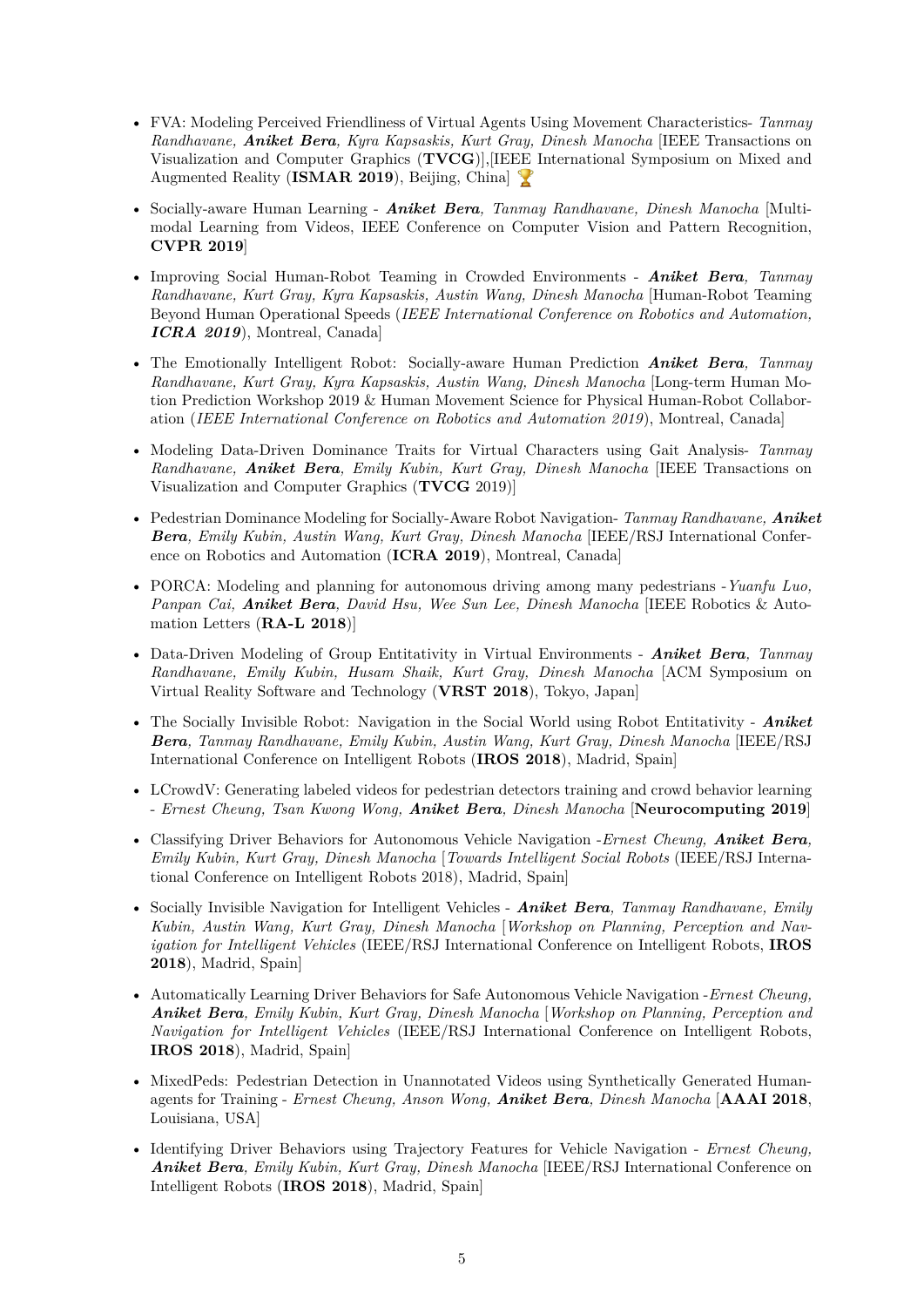- F2FCrowds: Planning agent movements to enable face-to-face interactions  *Tanmay Randhavane, Aniket Bera, Dinesh Manocha* [**Presence: Teleoperators & Virtual Environments, 2018**]
- Aggressive, Tense, or Shy? Identifying Personality Traits from Crowd Videos *Aniket Bera, Tanmay Randhavane, Dinesh Manocha* [International Joint Conference on Artificial Intelligence (**IJCAI 2017**), Melbourne, Australia]
- SocioSense: Robot Navigation Amongst Pedestrians with Social and Psychological Constraints *Aniket Bera, Tanmay Randhavane, Dinesh Manocha* [IEEE/RSJ International Conference on Intelligent Robots and Systems (**IROS 2017**), Vancouver, Canada]
- Interactive Crowd-Behavior Learning for Surveillance and Training *Aniket Bera, Sujeong Kim, Dinesh Manocha* [IEEE Computer Graphics and Applications, Special Edition (**CG&A 2016**)]
- Online parameter learning for data-driven crowd simulation and content generation *Aniket Bera, Sujeong Kim, Dinesh Manocha* [**Computers & Graphics Journal 2016**]

#### **Book Chapter:**

• Realtime Pedestrian Tracking and Prediction in Dense Crowds - *Aniket Bera, David Wolinski, Jullian Pettre, Dinesh Manocha* [Book Chapter on Group and Crowd Behavior for Computer Vision, 2018]

## Invited Talks

- Designing Emotionally-Intelligent Agents that Move, Express, and Feel Like Us! *Cornell University, Ithaca, USA (2022)*
- Designing Emotionally-Intelligent Digital Humans that Move, Express, and Feel Like Us! *University of Texas at Austin (UT Austin), Texas, USA (2021)*
- Learning Affective 3D Human Gaits and Gestures -*3DGV Seminar (Online) (2021)*
- ARC: Alignment-based Redirection Controller for Redirected Walking in Complex Environments -*SIGGRAPH Invited Talk (2021)*
- Digital humans that move, interact and feel, just like us! -*University of Pennsylvania (UPenn), Philadelphia, USA (2021)*
- Designing Emotionally-Intelligent Agents: Modeling Human Affect, Interactions, and Collaborations -*University of Wisconsin-Madison (UW-M), Madison, USA (2021)*
- Designing Emotionally-Intelligent Virtual Characters -*Texas A&M University (TAMU), Texas, USA (2021)*
- Using Multimodal Behavior AI for Mental Health -*University of Maryland Baltimore Medical Center Event, Baltimore, USA (2020)*
- Can your robot know what you're feeling? -*Kaziranga University, Assam, India (2020)*
- The Future of Social Robotics -*Indian Institute of Technology Delhi (IIT-D), India (2019)*
- Social Prediction for Mutltiagent and Robot Systems -*National University of Singapore (NUS), Singapore (2018)*
- The Emotionally Intelligent Robot: Improving Social Human-Robot Teaming -*Indraprastha Institute of Information Technology Delhi (IIIT), India (2019)*
- Generating Labeled Videos for Simulation-based Crowd Behavior Learning -*European Conference on Computer Vision Workshop, Amsterdam, Netherlands (2016)*
- Classifying Group Emotions for Socially-Aware Autonomous Vehicle Navigation *IEEE Conference on Computer Vision and Pattern Recognition Workshops, Utah, USA (2018)*
- Interactive Surveillance Technologies for Dense Crowds *Association for the Advancement of Artificial Intelligence Fall Symposium Series 2018 (Artificial Intelligence in Government and Public Sector), Virginia, USA (2018)*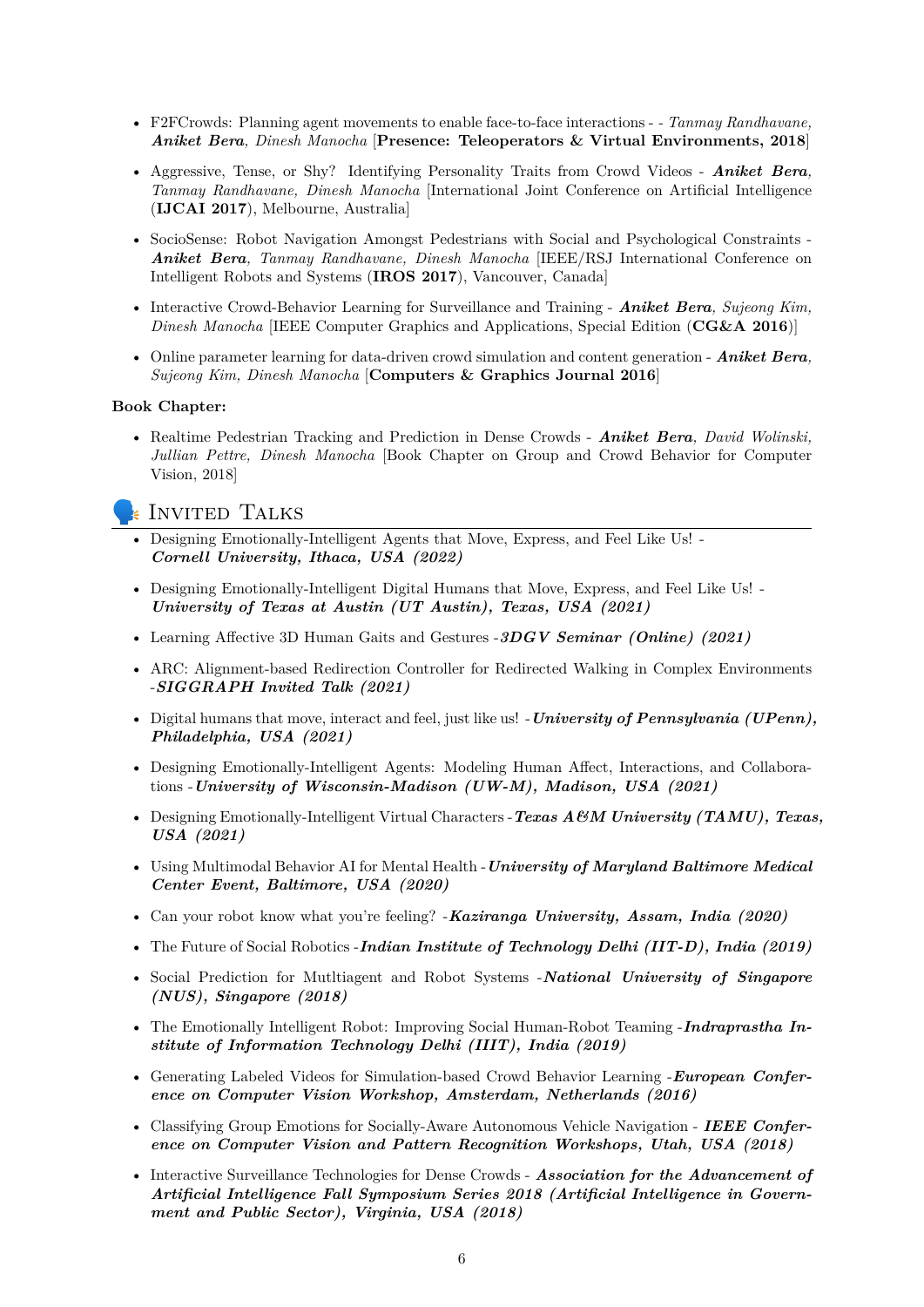- Behavior Modeling for Autonomous Driving *Association for the Advancement of Artificial Intelligence 2018 Fall Symposium Series (Reasoning and Learning in Real-World Systems for Long-Term Autonomy), Virginia, USA (2018)*
- Group and Crowd Behavior for Computer Graphics and Robotics Applications *Delhi Technological University (DTU), India (2015)*
- Tracking Dense Crowds using GPGPUs -*Intel Event, Oregon, USA (2013)*

## PUBLIC DATASETS

- *Simulated pedestrian dataset with varying crowd density, population, lighting conditions, background scene, camera angles, agent personality and noise level to help in training models for crowd understanding, including pedestrian detection, crowd classification, etc.* Link: **[http://gamma.cs.unc.](http://gamma.cs.unc.edu/LCrowdV/#dataset) [edu/LCrowdV/#dataset](http://gamma.cs.unc.edu/LCrowdV/#dataset)**
- *A public domain dataset, EWalk, with videos of walking individuals. We also provide their gaits in the form of 3D positions of 16 joints and labeled emotions obtained using a perception study.* Link: **<http://gamma.cs.unc.edu/GAIT/#EWalk>**
- *Emotion-Gait is a dataset consisting of human gaits annotated with 4 emotion labels: angry, happy, neutral and sad. It consists of 2,177 real gaits and 4,000 synthetic gaits. Of the 2,177 real gaits, 342 were collected by and the remaining 1,835 were taken from the [Edinburgh Locomotion Mocap Database (ELMD)]*

Link: **<https://gamma.umd.edu/researchdirections/affectivecomputing/step>**

- *High resolution crowd dataset captured in dense pedestrian crossings in India. Dataset consists of videos of indoor and outdoor scenes recorded at different locations, each with 30-80 pedestrians.* Link: **<http://gamma.cs.unc.edu/RCrowdT/>**
- *A traffic dataset (TRAF) comprising of dense and heterogeneous traffic. The dataset consists of the following road-agents: cars, busses, trucks, rickshaws, pedestrians, scooters, motorcycles, carts, and animals and is collected in dense Asian cities.* Link: **<https://go.umd.edu/TRAF-Dataset>**
- *A dense crowd dataset (DensePeds) captured in dense crowd and multi-agent environments. The dataset contains detailed labels and trajectories for dense crowd scenes.* Link: **<https://www.gamma.umd.edu/researchdirections/autonomousdriving/densepeds/>**

# PROFESSIONAL SERVICE

- **Conference Chair**: *ACM SIGGRAPH MIG 2022*
- **Associate Editor**: *IROS 2020, 2021, ICRA 2022*
- **Session Chair:** Navigation and Collision Avoidance in *IROS 2020, 2021*
- **Session Chair:** Crowds & Perception in *IEEE Virtual Reality 2020*
- **Session Chair (3 Sessions):** (i) Human Modeling, (ii) Cognitive Modeling, (iii) Vision: Tracking and Detection in *AAAI 2020*
- **Session Chair:** Human Detection and Tracking in *ICRA 2019*
- **Program Committee** in *IEEE VR 2018, 2019, 2020, 2021*
- **Program Committee** in *AAAI 2018, 2019, 2020*
- **Program Committee** in *IJCAI 2018, 2019, 2020*
- **Panel** for *National Science Foundation (NSF) (Information & Intelligent Systems Division (IIS) 2021)*
- **Grant Reviewer/Panel** for *American Association for the Advancement of Science (Reviewed 6 Proposals - RDO-ICG (International Collaboration Grant) 2018/2019)*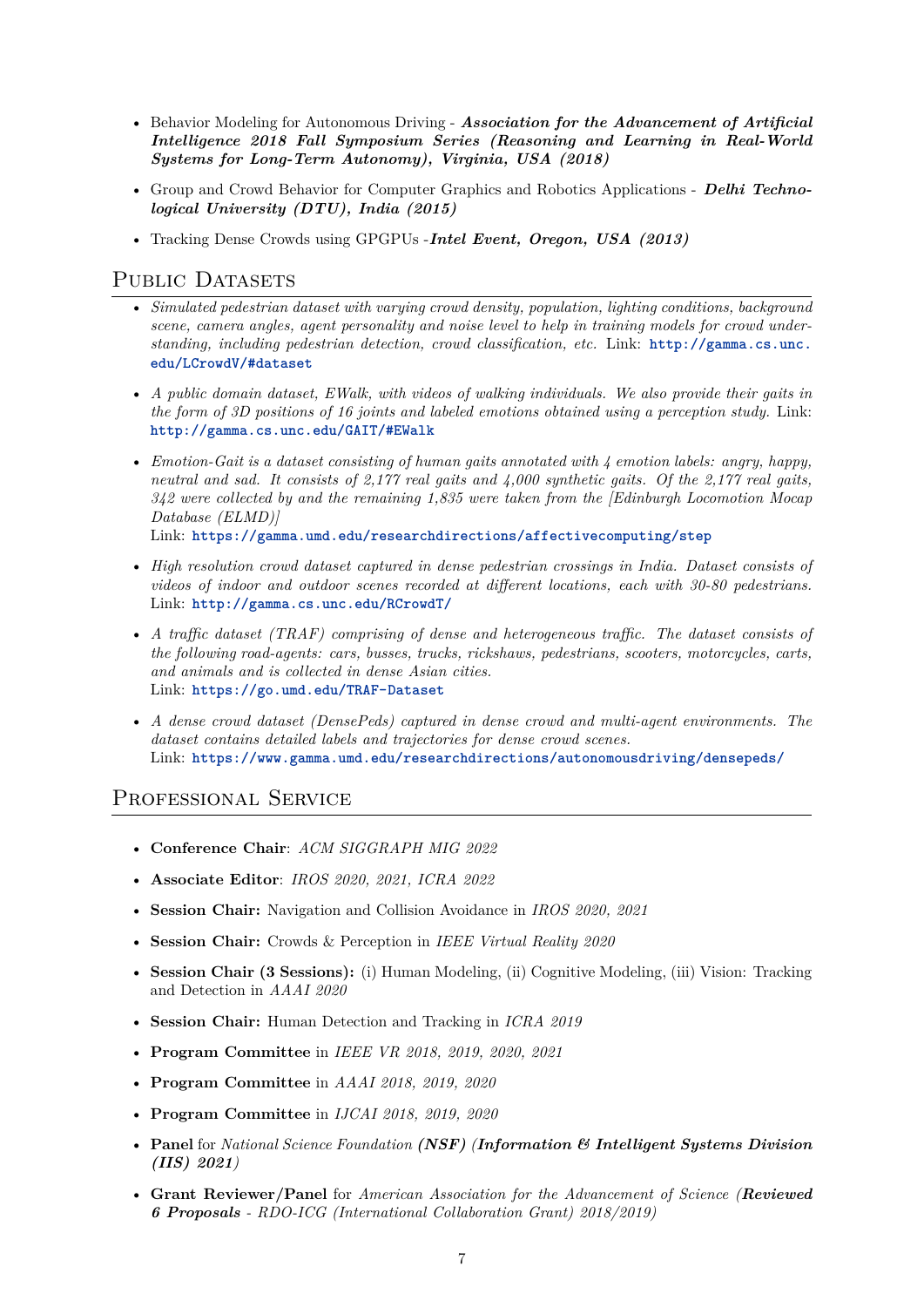• **Grant Reviewer/Panel** for *Estonian Research Council 2020: (Reviewed 2 Research Proposals)*

Reviewer: **ICRA** (2014, 2015, 2016, 2017, 2018, 2019, 2020, 2021), **IROS** (2014, 2015, 2016, 2017, 2018, 2019, 2020, 2021), **ACM CHI** (2018, 2019), **IEEE R-AL** (2016, 2017, 2018, 2019, 2020), **AAAI** (2018, 2019, 2020), **IJCAI** (2017, 2019, 2020), **SIGGRAPH** (2019, 2020), **SIGGRAPH Asia** (2019, 2020), **ACM ToG** (2017, 2018, 2019), **IJRR** (2016, 2017, 2018, 2019), **Computers & Graphics** (2018), **Computer Graphics & Applications** (2018), **Applied Mathematical Modelling** (2018), **ACM TAP** (2018, 2019), **IEEE TPAMI** (2018, 2019),**IEEE VR** (2016, 2017, 2018, 2017, 2019, 2020, 2021), **IEEE Transactions on Multimedia** (2018, 2019, 2020), **PLOS ONE** (2017, 2018, 2019), **Autonomous Robots** (2020), **Multimodal Technologies and Interaction** (2020), **Computer Graphics Forum** (2019, 2020), **Sensors** (2017, 2018), **Journal of Imaging** (2017)

## **Current and Prior Diversity Activities**

- 1. I am my department's official faculty representative for the **University of Maryland Diversity and Inclusion Advisory Council 2021-2022** to re-vitalize our diversity and inclusion efforts. (Link: **<https://cmns.umd.edu/about-cmns/diversity-inclusion>**)
- 2. Lead for one the projects at "**Tech+Research**" Workshop which hopes to give undergraduate CS students who identify as an underrepresented gender in computing an opportunity to learn about future computer science research opportunities and to provide hands-on experience engaging in CS research (Link: **<https://inclusion.cs.umd.edu/events/techresearch>**).
- 3. I was the President of the **Computer Science Student Association (CSSA)** for the year **2016- 2017** during my graduate education at the University of North Carolina (UNC). I represented all graduate students from different cultural backgrounds, mentored international students, negotiated salaries and benefits, and represented student issues with the faculty. I also organized and invited faculty and companies for talks.
- 4. As a research faculty member at UNC, I was a part of the search/hiring committee (five members) for a new **Diversity Coordinator position** in 2018, which was a major initiative to increase the racial and gender diversity in the undergraduate and graduate programs at UNC.
- 5. I also represented the department at the **Graduate and Professional Student Federation (GPSF)** meetings and discussed various student issues/solutions.
- 6. I organized the annual **Maze Day** at UNC with other faculty, inviting **students with visual impairments** to the department to experience a wide variety of educational tools and opportunities designed just for them. I also helped raise corporate sponsorship for this endeavor.

# Teaching Record

# **COURSES**

- *Metaverse and Virtual Reality (Interprofessional Education Course) UMCP and UMB, 2021*
- *CMSC 818N Advanced Topics in Computer Systems; 2021* (Guest Instructor)
- *COMP 790-058: Autonomous Agents and Multi-Agent Simulation for Crowds, 2017*
- Teaching Assistant for *COMP 116: Introduction to Scientific Programming, 2013* and '*COMP 581: Introduction to Robotics, 2014*'
- Multiple students (current and past) have enrolled in the '*Advanced Topics in Engineering*' course and the '*Pathway to the Ph.D.*' program with me as their faculty instructor/advisor. These courses give students the opportunity to do an independent research project on a topic relevant to their academic program and are supervised by a faculty.

# Student Supervision

#### GRADUATE STUDENTS

- **Vishnu Sashank Dorbala** *[Primary PhD/MS Advisor]*
- **Pooja Guhan** *[Primary PhD/MS Advisor]*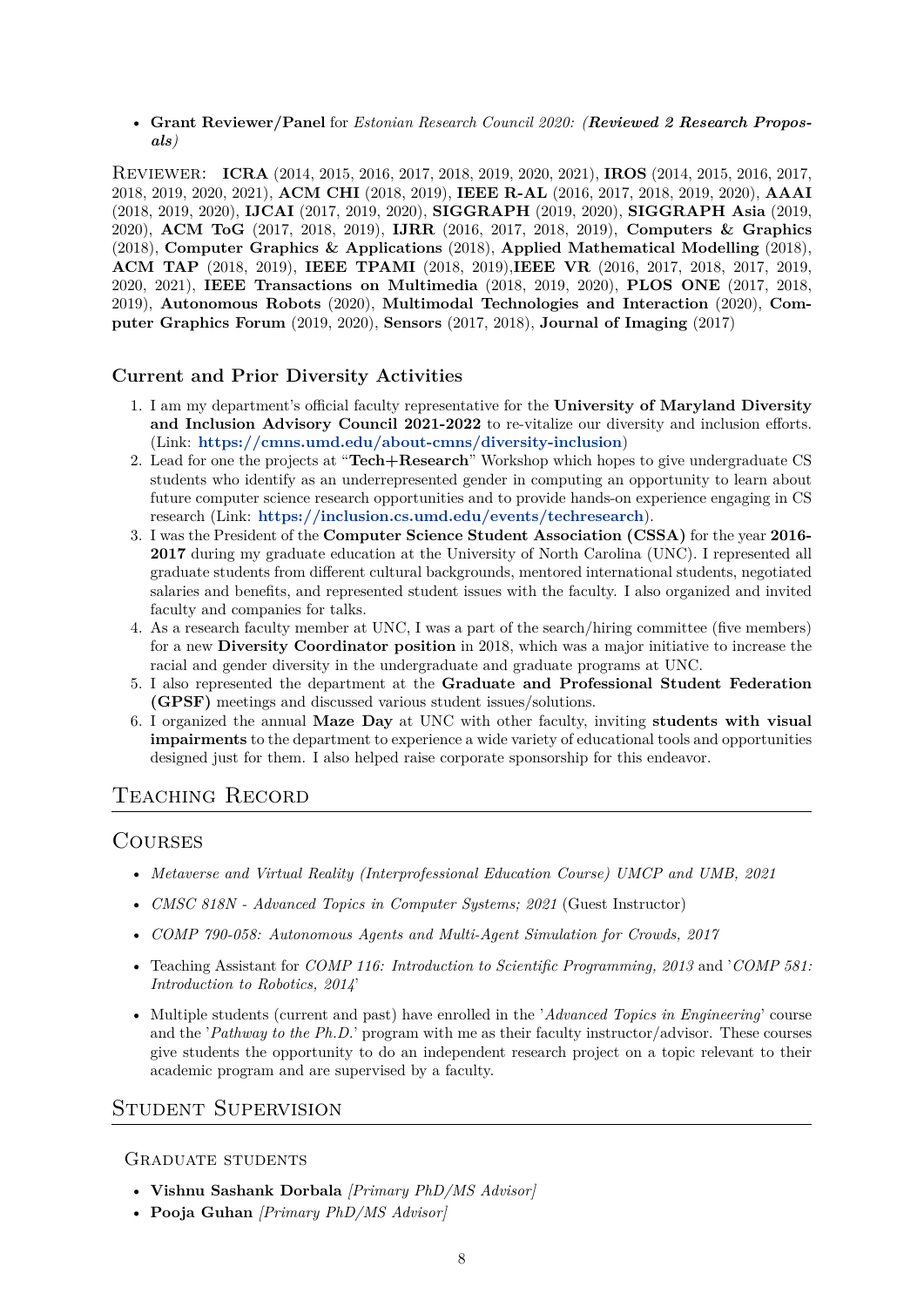- **Niall Williams** *[PhD Co-Advisor]*
- **Rama Prashanth** *[Primary PhD/MS Advisor]*
- **Arjun Ambalam** *[Primary MS Advisor]*
- **Pooja Kabra** *[Primary MS Advisor]*
- **Bala Sai Sudhakar** *[Primary MS Advisor]*
- **Arpit Maclay**
- **Abhishek Banerjee** *[Primary MS Advisor]*
- **Videsh Suman** *(University of Massachusetts Amherst)*
- **Venkatraman Narayanan** *[Primary MS Advisor]*
- **Rohan Chandra** *[PhD Committee]*
- **Uttaran Bhattacharya** *[PhD Committee]*
- **Trisha Mittal** *[PhD Committee]*
- **Janakiraman Kirthivasan** (Former student)*[Primary MS Advisor]*
- **Tianrui Guan** *[MS Committee]*
- **Jack Sturtevant** (Former student)
- **Ernest Cheung** (Former student)*[Primary MS Advisor]*
- **Tanmay Randhavane** (Former student)*[PhD Committee]*
- **Vasavi Gajarla** (Former student) *[Primary MS Advisor]*
- **Rohan Prinja** (Former student) *[Primary MS Advisor]*
- **Aditya Murthy** *(Chalmers University of Technology, Sweden)*

#### Undergraduate students

- **Jiayi Xu (April)**
- **Chetan Alla**
- **Jason Fotso**
- **Ritwika Das**
- **Austin Wang** (Former student)
- **Mehul Arora** *(Indian Institute of Information Technology Allahabad, India)*
- **Rahul Madhogarhia** *(National Institute of Technology Karnataka, India)*
- **Anson Wong** (Former student)
- **Changhao Liu** (Former student)
- **Husam Shaik** (Former student)
- **Josh Taekman** (Former student)

# **MEDIA/NEWS COVERAGE**

- "This Robot Can Guess How You're Feeling by the Way You Walk" *WIRED*. Link: **<https://www.wired.com/story/proxemo-robot-guesses-emotion-from-walking/>**
- "ProxEmo: Can AI Detect Your Emotion Just By How You Walk?" *Forbes*. Link: **[https://www.forbes.com/sites/cognitiveworld/2020/03/29/can-ai...](https://www.forbes.com/sites/cognitiveworld/2020/03/29/can-ai-detect-your-emotion-just-by-how-you-walk/)**
- "UMD Researchers: Could Robots Prevent Spread Of COVID-19" *CBS/TV*. Link: **[https://baltimore.cbslocal.com/video/4702853-umd-researchers-could...](https://baltimore.cbslocal.com/video/4702853-umd-researchers-could-robots-prevent-spread-of-covid-19/)**
- "There's a new AI that can guess how you feel just by watching you walk" *Fast Company*. Link: **<https://www.fastcompany.com/90375885/>**
- 'Identifying perceived emotions from people's walking style" *Tech Xplore*. Link: **<https://techxplore.com/news/2019-07-emotions-people-style.html>**
- "Indian Researcher & His Team Build AI That Can Tell How We Feel Just By Seeing Us Walk" *Times of India*. Link: **[https://www.indiatimes.com/technology/science-and-future/...](https://www.indiatimes.com/technology/science-and-future/indian-researcher-his-team-build-ai-that-can-tell-how-we-feel-just-by-seeing-us-walk-371420.html)**
- "AI uses camera footage to track pedestrians in dense crowds" *VentureBeat*. Link: **[https://venturebeat.com/2019/06/26/ai-uses-camera-footag....](https://venturebeat.com/2019/06/26/ai-uses-camera-footage-to-track-pedestrians-in-dense-crowds/)**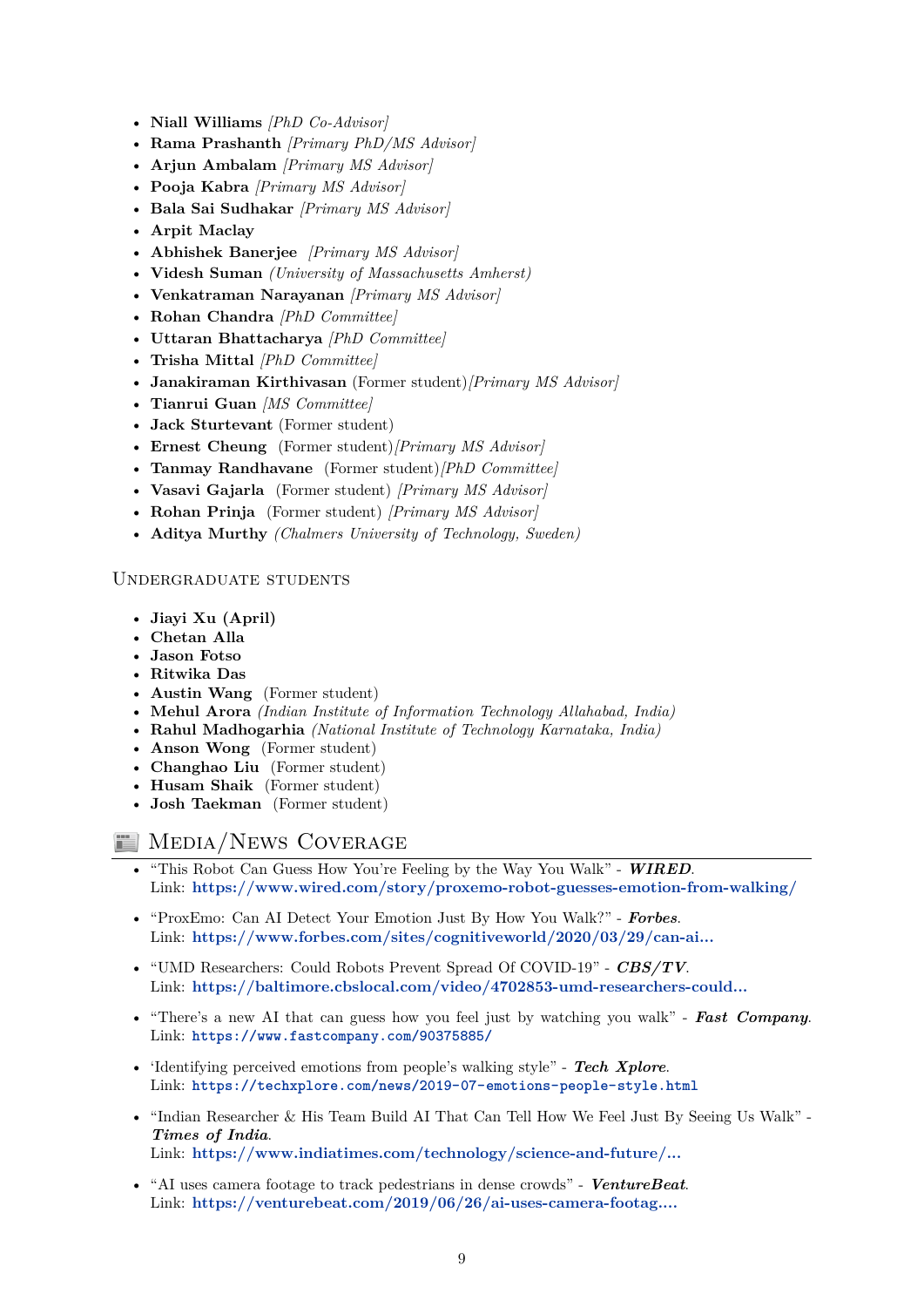- "Detecting Emotion Through Gait" *AI Today Podcast*. Link: **[https://www.cognilytica.com/2020/05/06/ai-today-podcast-141-...](https://www.cognilytica.com/2020/05/06/ai-today-podcast-141-interview-with-aniket-bera-assistant-research-professor-in-computer-science-at-university-of-maryland-gamma-lab/)**
- "Emotions Can Be Predicted From A Person's Walking Style: Scientists Develop Algorithm" *International Business Times*. Link: **[https://www.ibtimes.com/emotions-can-be-predicted-persons-walking...](https://www.ibtimes.com/emotions-can-be-predicted-persons-walking-style-scientists-develop-algorithm-2806862)**
- "AI identifies human emotion based on walking style" *Medium*. Link: **[https://medium.com/artificial-intelligence-network/ai-identifies...](https://medium.com/artificial-intelligence-network/ai-identifies-human-emotion-based-on-walking-style-bef158b50e79)**
- "A path for all walks of life!" *Ideas & Discoveries*. Link: **<https://www.pressreader.com/usa/id-magazine/20190901/282544429866813>**
- "AI classifies people's emotions from the way they walk" *VentureBeat*. Link: **[https://venturebeat.com/2019/07/01/ai-classifies-peoples-emotions...](https://venturebeat.com/2019/07/01/ai-classifies-peoples-emotions-from-the-way-they-walk/)**
- "Ready, Set, Brake!" *Association of American Universities / UNC*. Link: **[https://www.aau.edu/research-scholarship/featured-research-topics...](https://www.aau.edu/research-scholarship/featured-research-topics/ready-set-brake)**
- "AI uses camera footage to track pedestrians in dense crowds" *VentureBeat*. Link: **[https://venturebeat.com/2019/06/26/ai-uses-camera-footage-to...](https://venturebeat.com/2019/06/26/ai-uses-camera-footage-to-track-pedestrians-in-dense-crowds/)**
- "New Computer Science Building unveiled on Maryland Day" *The Sentinel*. Link: **[https://pgs.thesentinel.com/2019/05/02/new-computer-science-building...](https://pgs.thesentinel.com/2019/05/02/new-computer-science-building-unveiled-on-maryland-day/)**
- "New software can track many individuals in a crowd" *Science*. Link: **[https://www.sciencemag.org/news/2017/04/new-software-can-track...](https://www.sciencemag.org/news/2017/04/new-software-can-track-many-individuals-crowd)**
- "Une nouvelle intelligence artificielle peut deviner les sentiments des gens en les regardant marcher" - *Tuxboard (French)*. Link: **[https://www.tuxboard.com/une-nouvelle-intelligence-artificielle-peut-devi..](https://www.tuxboard.com/une-nouvelle-intelligence-artificielle-peut-deviner-les-sentiments-des-gens-en-les-regardant-marcher/)**
- "Restoring Pather Panchali is not a violation of authorship and sanctity" *Malayala Manorama*. Link: **[https://english.manoramaonline.com/entertainment/entertainment-news...](https://english.manoramaonline.com/entertainment/entertainment-news/2020/06/13/dress-circle-pather-panchali-colour-satyajit-ray.html)**
- "The colour of film nostalgia" *DailyO*. Link: **[https://www.dailyo.in/arts/film-colourisation-pather-panchali-satyajit...](https://www.dailyo.in/arts/film-colourisation-pather-panchali-satyajit-ray-ai-blue-ray-youtube/story/1/33045.html)**
- "রঙ্গীন হল 'পথের পাঁচালী'" *EiSamay (Bengali)*. Link: **[https://eisamay.indiatimes.com/entertainment/cinema/pather-panchali...](https://eisamay.indiatimes.com/entertainment/cinema/pather-panchali-comes-in-colour-print/articleshow/76136964.cms)**
- "Satyajit Ray की आइकॉनिक फिल्म Pather Panchali को रंगीन बनाने पर मचा विवाद, अनिकेत बेरा ने इस तकनीक पर की बात" *Patrika (Hindi)*. Link: **[https://www.patrika.com/bollywood-news/satyajit-ray-pather-pancha...](https://www.patrika.com/bollywood-news/satyajit-ray-pather-panchali-in-controversy-after-getting-coloured-ai-6175027/)**
- ""ক্লাসিককে ছোঁয়ার প্রয়োজন নেই", বিতর্কে রঙিন পথের পাঁচালী -"*The Indian Express (Kolkata Edition)*. Link: **[https://bengali.indianexpress.com/entertainment/coloured-version...](https://bengali.indianexpress.com/entertainment/coloured-version-of-pather-panchali-is-on-controversy-229308/)**
- $\bullet$  "കളറില**ൊരിങ്ങി പഥ**ർേ പാഞ്ചാലിയിടെ രംഗങ്**ങ**ൾ *-*" $Samayam$  *(Malayalam).* Link: **[https://malayalam.samayam.com/video-gallery/cinema/satyajit-ray-s-...](https://malayalam.samayam.com/video-gallery/cinema/satyajit-ray-s-pather-panchali-color-version/videoshow/76141318.cms)**
- "'পথের পাঁচালী'র শরীরে নতুন রঙ -"*ETV (Bengali)*. Link: [https://www.ekushey-tv.com/'পথের পাঁচালী'র শরীরে নত-...](https://www.ekushey-tv.com/‘পথের পাঁচালী’র শরীরে নতুন রঙ/101234)
- "L'IA qui peut reconnaître l'humeur d'une personne en analysant sa démarche" *Neon Magazine (French)*. Link: **[https://www.neonmag.fr/lia-qui-peut-reconnaitre-lhumeur-dune..](https://www.neonmag.fr/lia-qui-peut-reconnaitre-lhumeur-dune-personne-en-analysant-sa-demarche-533419.html)**
- "রঙ্গীন পথের পাঁচালী -"*SNewz (Bengali)*. Link: **<https://snewz.in/pather-panchali-in-color/54152/>**
- "AI mới này có thể đoán cảm giác của con người thông qua dáng đi)" *Genk (Vietnamese)*. Link: **[http://genk.vn/ai-moi-nay-co-the-doan-cam-giac-cua-con-nguoi....](http://genk.vn/ai-moi-nay-co-the-doan-cam-giac-cua-con-nguoi-thong-qua-dang-di-20190716213059054.chn)**
- "রঙিন 'পথের পাঁচালী' নিয়ে যত কাণ্ড -"*Priyo, Prothomalo (Bengali)*. Link: [https://www.prothomalo.com/onnoalo/prose/রঙিন-'পথের-পাঁচালী'-নিয়ে-যত-ক](https://www.prothomalo.com/onnoalo/prose/রঙিন-‘পথের-পাঁচালী’-নিয়ে-যত-কাণ্ড)